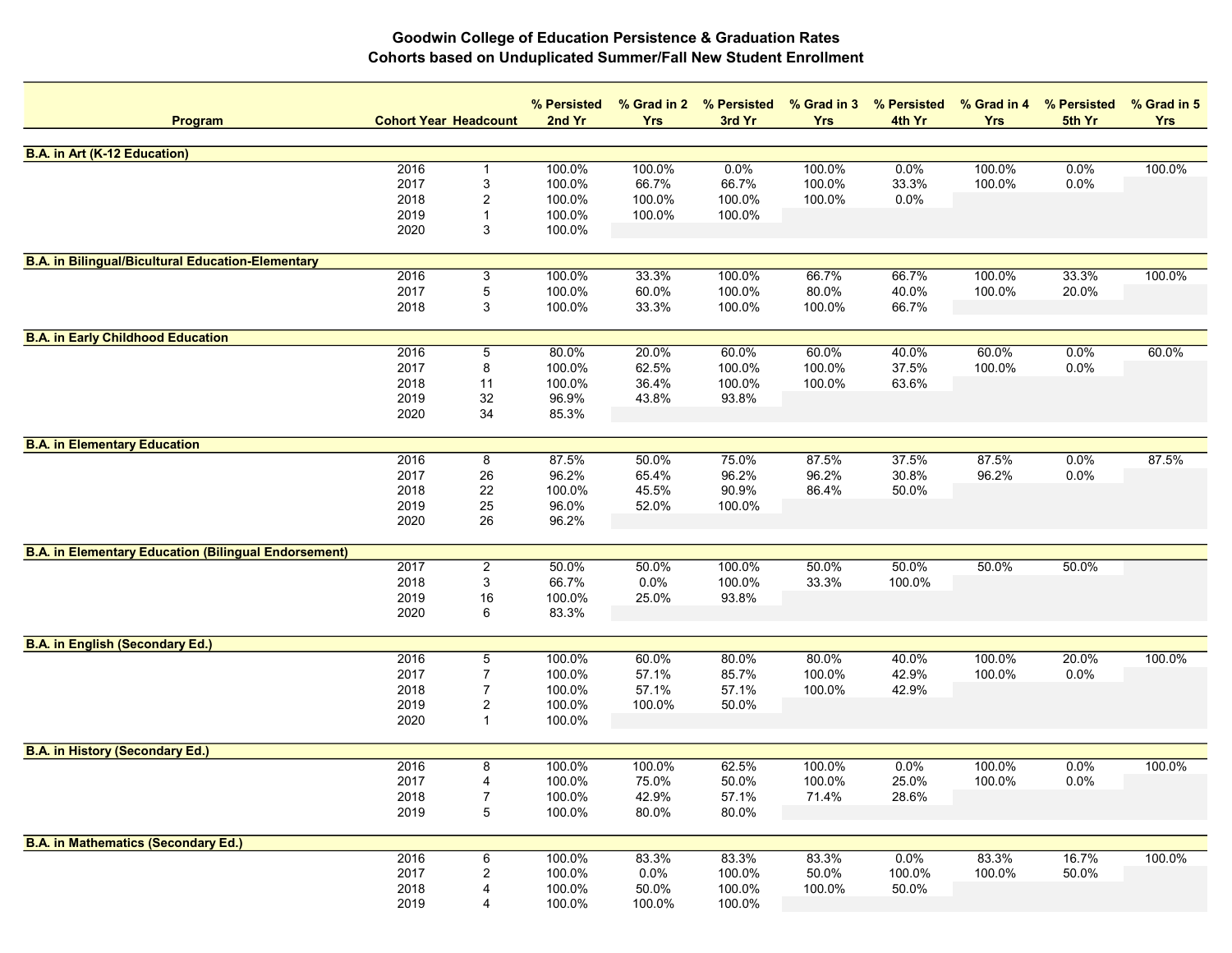| Program                                      | <b>Cohort Year Headcount</b> |                  | % Persisted<br>2nd Yr | % Grad in 2<br><b>Yrs</b> | % Persisted<br>3rd Yr | <b>Yrs</b> | % Grad in 3 % Persisted<br>4th Yr | <b>Yrs</b> | % Grad in 4 % Persisted<br>5th Yr | % Grad in 5<br><b>Yrs</b> |
|----------------------------------------------|------------------------------|------------------|-----------------------|---------------------------|-----------------------|------------|-----------------------------------|------------|-----------------------------------|---------------------------|
| <b>B.A. in Middle Level Education</b>        |                              |                  |                       |                           |                       |            |                                   |            |                                   |                           |
|                                              | 2018                         | $\mathbf{1}$     | 100.0%                | 0.0%                      | $0.0\%$               | 0.0%       | 0.0%                              |            |                                   |                           |
|                                              | 2019                         | $\boldsymbol{7}$ | 100.0%                | 71.4%                     | 100.0%                |            |                                   |            |                                   |                           |
|                                              | 2020                         | 14               | 100.0%                |                           |                       |            |                                   |            |                                   |                           |
| <b>B.A. in Physical Education</b>            |                              |                  |                       |                           |                       |            |                                   |            |                                   |                           |
|                                              | 2016                         | 8                | 87.5%                 | 75.0%                     | 75.0%                 | 87.5%      | 12.5%                             | 100.0%     | 12.5%                             | 100.0%                    |
|                                              | 2017                         | 8                | 87.5%                 | 62.5%                     | 87.5%                 | 75.0%      | 37.5%                             | 87.5%      | 25.0%                             |                           |
|                                              | 2018                         | 11               | 90.9%                 | 72.7%                     | 90.9%                 | 90.9%      | 27.3%                             |            |                                   |                           |
|                                              | 2019                         | 30               | 100.0%                | 50.0%                     | 100.0%                |            |                                   |            |                                   |                           |
|                                              | 2020                         | 14               | 92.9%                 |                           |                       |            |                                   |            |                                   |                           |
| <b>B.A. in Spanish (K-12 Education)</b>      |                              |                  |                       |                           |                       |            |                                   |            |                                   |                           |
|                                              | 2016                         | 1                | 100.0%                | 100.0%                    | 0.0%                  | 100.0%     | 0.0%                              | 100.0%     | 0.0%                              | 100.0%                    |
|                                              | 2019                         | 3                | 100.0%                | 100.0%                    | 100.0%                |            |                                   |            |                                   |                           |
|                                              | 2020                         | 4                | 50.0%                 |                           |                       |            |                                   |            |                                   |                           |
| <b>B.A. in Special Education</b>             |                              |                  |                       |                           |                       |            |                                   |            |                                   |                           |
|                                              | 2016                         |                  | 100.0%                | 100.0%                    | 100.0%                | 100.0%     | 0.0%                              | 100.0%     | 0.0%                              | 100.0%                    |
|                                              | 2017                         | 9                | 100.0%                | 100.0%                    | 100.0%                | 100.0%     | 0.0%                              | 100.0%     | 0.0%                              |                           |
|                                              | 2019                         | $\mathbf{1}$     | 100.0%                | 0.0%                      | 100.0%                |            |                                   |            |                                   |                           |
| <b>B.S. in Biology (Secondary Ed.)</b>       |                              |                  |                       |                           |                       |            |                                   |            |                                   |                           |
|                                              | 2017                         | $\mathbf{1}$     | 100.0%                | 0.0%                      | 100.0%                | 100.0%     | 100.0%                            | 100.0%     | 0.0%                              |                           |
|                                              | 2018                         | $\overline{2}$   | 50.0%                 | 100.0%                    | 100.0%                | 100.0%     | 0.0%                              |            |                                   |                           |
| <b>Bachelor of Music (K-12 Education)</b>    |                              |                  |                       |                           |                       |            |                                   |            |                                   |                           |
|                                              | 2016                         | $\overline{5}$   | 80.0%                 | 66.7%                     | 20.0%                 | 66.7%      | 0.0%                              | 66.7%      | 0.0%                              | 66.7%                     |
|                                              | 2017                         | 2                | 100.0%                | 0.0%                      | 100.0%                | 0.0%       | 100.0%                            | 50.0%      | 50.0%                             |                           |
|                                              | 2018                         | $\,6$            | 100.0%                | 66.7%                     | 50.0%                 | 83.3%      | 33.3%                             |            |                                   |                           |
|                                              | 2019                         | $\sqrt{5}$       | 100.0%                | 60.0%                     | 100.0%                |            |                                   |            |                                   |                           |
| <b>M.A. in Community and Teacher Leaders</b> |                              |                  |                       |                           |                       |            |                                   |            |                                   |                           |
|                                              | 2016                         | $\mathbf{1}$     | 100.0%                | 0.0%                      | 100.0%                | 0.0%       | 0.0%                              | 100.0%     | 100.0%                            | 100.0%                    |
|                                              | 2017                         | $\mathbf 5$      | 100.0%                | 0.0%                      | 100.0%                | 80.0%      | 80.0%                             | 80.0%      | 0.0%                              |                           |
|                                              | 2018                         | $\overline{7}$   | 100.0%                | 85.7%                     | 85.7%                 | 85.7%      | 0.0%                              |            |                                   |                           |
|                                              | 2019                         | $10$             | 90.0%                 | 80.0%                     | 80.0%                 |            |                                   |            |                                   |                           |
|                                              | 2020                         | $\sqrt{5}$       | 100.0%                |                           |                       |            |                                   |            |                                   |                           |
| <b>M.A. in Counseling (School)</b>           |                              |                  |                       |                           |                       |            |                                   |            |                                   |                           |
|                                              | 2016                         | $\overline{8}$   | 100.0%                | 0.0%                      | 100.0%                | 87.5%      | 100.0%                            | 87.5%      | 12.5%                             | 100.0%                    |
|                                              | 2017                         | 17               | 94.1%                 | 29.4%                     | 100.0%                | 82.4%      | 64.7%                             | 88.2%      | 17.6%                             |                           |
|                                              | 2018                         | 8                | 100.0%                | 12.5%                     | 100.0%                | 75.0%      | 87.5%                             |            |                                   |                           |
|                                              | 2019                         | 17               | 88.2%                 | 0.0%                      | 82.4%                 |            |                                   |            |                                   |                           |
|                                              | 2020                         | 18               | 94.4%                 |                           |                       |            |                                   |            |                                   |                           |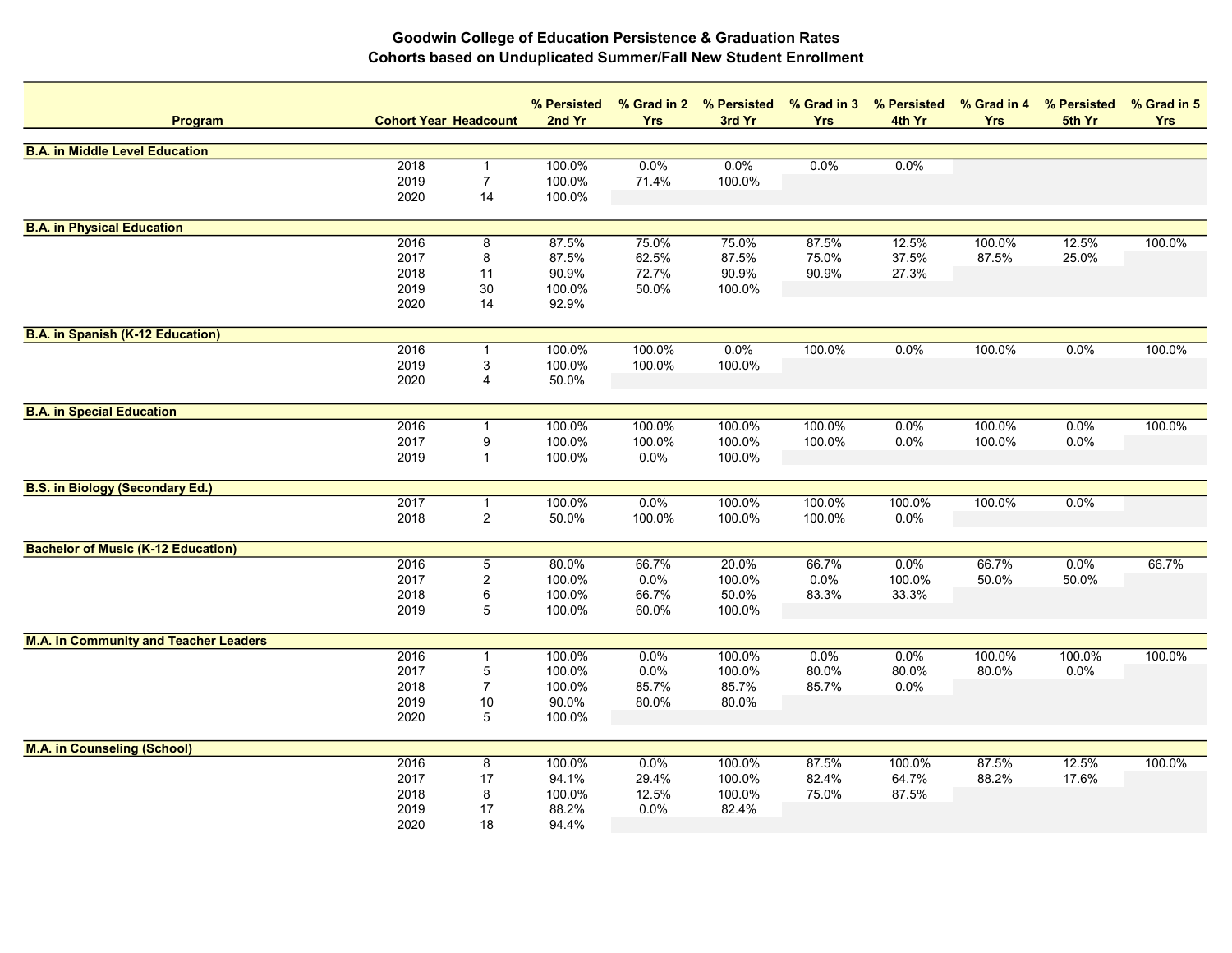| Program                                        | <b>Cohort Year Headcount</b> |                 | % Persisted<br>2nd Yr | % Grad in 2<br><b>Yrs</b> | % Persisted<br>3rd Yr | <b>Yrs</b> | % Grad in 3 % Persisted<br>4th Yr | % Grad in 4<br><b>Yrs</b> | % Persisted<br>5th Yr | % Grad in 5<br><b>Yrs</b> |
|------------------------------------------------|------------------------------|-----------------|-----------------------|---------------------------|-----------------------|------------|-----------------------------------|---------------------------|-----------------------|---------------------------|
| <b>M.A. in Educational Leadership (School)</b> |                              |                 |                       |                           |                       |            |                                   |                           |                       |                           |
|                                                | 2016                         | 34              | 94.1%                 | 76.5%                     | 82.4%                 | 82.4%      | 5.9%                              | 82.4%                     | 0.0%                  | 82.4%                     |
|                                                | 2017                         | 46              | 89.1%                 | 70.2%                     | 76.1%                 | 85.1%      | 15.2%                             | 89.4%                     | 6.5%                  |                           |
|                                                | 2018                         | 62              | 91.9%                 | 82.3%                     | 85.5%                 | 87.1%      | 6.5%                              |                           |                       |                           |
|                                                | 2019                         | 41              | 90.2%                 | 75.6%                     | 82.9%                 |            |                                   |                           |                       |                           |
|                                                | 2020                         | $\,$ 5 $\,$     | 100.0%                |                           |                       |            |                                   |                           |                       |                           |
| <b>M.A. in English (TLP)</b>                   |                              |                 |                       |                           |                       |            |                                   |                           |                       |                           |
|                                                | 2017                         |                 | 100.0%                | 0.0%                      | 100.0%                | 100.0%     | 100.0%                            | 100.0%                    | 0.0%                  |                           |
|                                                | 2018                         | 3               | 66.7%                 | 33.3%                     | 66.7%                 | 33.3%      | 33.3%                             |                           |                       |                           |
|                                                | 2019                         | $\overline{c}$  | 100.0%                | 50.0%                     | 100.0%                |            |                                   |                           |                       |                           |
|                                                |                              |                 |                       |                           |                       |            |                                   |                           |                       |                           |
| <b>M.A. in Literacy Education</b>              | 2016                         | 20              | 50.0%                 | 25.0%                     | 55.0%                 | 50.0%      | 40.0%                             | 60.0%                     | 10.0%                 | 60.0%                     |
|                                                | 2017                         | 22              | 90.9%                 | 36.4%                     | 77.3%                 | 63.6%      | 54.5%                             | 81.8%                     | 22.7%                 |                           |
|                                                | 2018                         | 32              | 68.8%                 | 68.8%                     | 65.6%                 | 78.1%      | 12.5%                             |                           |                       |                           |
|                                                | 2019                         | 13              | 92.3%                 | 53.8%                     | 92.3%                 |            |                                   |                           |                       |                           |
|                                                | 2020                         | 15              | 106.7%                |                           |                       |            |                                   |                           |                       |                           |
|                                                |                              |                 |                       |                           |                       |            |                                   |                           |                       |                           |
| <b>M.A. in Special Education (LBS I)</b>       | 2016                         | 19              | 84.2%                 | 5.3%                      | 78.9%                 | 68.4%      | 73.7%                             | 73.7%                     | 10.5%                 | 73.7%                     |
|                                                | 2017                         | 12              | 66.7%                 | 8.3%                      | 58.3%                 | 50.0%      | 58.3%                             | 58.3%                     | 16.7%                 |                           |
|                                                | 2018                         | $10$            | 90.0%                 | 0.0%                      | 60.0%                 | 20.0%      | 60.0%                             |                           |                       |                           |
|                                                | 2019                         | 20              | 95.0%                 | 5.0%                      | 90.0%                 |            |                                   |                           |                       |                           |
|                                                | 2020                         | 27              | 92.6%                 |                           |                       |            |                                   |                           |                       |                           |
|                                                |                              |                 |                       |                           |                       |            |                                   |                           |                       |                           |
| <b>M.A.T. Elementary Education</b>             | 2017                         | $\overline{12}$ | 91.7%                 | 0.0%                      | 83.3%                 | 75.0%      | 75.0%                             | 75.0%                     | 8.3%                  |                           |
|                                                | 2018                         | 10              | 70.0%                 | 20.0%                     | 70.0%                 | 60.0%      | 50.0%                             |                           |                       |                           |
|                                                | 2019                         | 34              | 94.1%                 | 0.0%                      | 73.5%                 |            |                                   |                           |                       |                           |
|                                                | 2020                         | 26              | 88.5%                 |                           |                       |            |                                   |                           |                       |                           |
|                                                |                              |                 |                       |                           |                       |            |                                   |                           |                       |                           |
| <b>M.A.T. in Early Childhood Education</b>     | 2016                         | 3               | 66.7%                 | 33.3%                     | 66.7%                 | 66.7%      | 33.3%                             | 66.7%                     | 0.0%                  | 66.7%                     |
|                                                |                              |                 |                       |                           |                       |            |                                   |                           |                       |                           |
| <b>M.A.T. in Elem &amp; Middle School</b>      |                              |                 |                       |                           |                       |            |                                   |                           |                       |                           |
|                                                | 2016                         | 16              | 81.3%                 | 25.0%                     | 75.0%                 | 75.0%      | 50.0%                             | 75.0%                     | 0.0%                  | 75.0%                     |
|                                                | 2017                         | $\,$ 5 $\,$     | 100.0%                | 0.0%                      | 80.0%                 | 60.0%      | 80.0%                             | 60.0%                     | 20.0%                 |                           |
| <b>M.A.T. in Secondary Education</b>           |                              |                 |                       |                           |                       |            |                                   |                           |                       |                           |
|                                                | 2018                         | $\overline{26}$ | 84.6%                 | 38.5%                     | 69.2%                 | 76.9%      | 42.3%                             |                           |                       |                           |
|                                                | 2019                         | 26              | 80.8%                 | 46.2%                     | 80.8%                 |            |                                   |                           |                       |                           |
|                                                | 2020                         | 25              | 88.0%                 |                           |                       |            |                                   |                           |                       |                           |
| <b>M.S. in Special Education (LBS II)</b>      |                              |                 |                       |                           |                       |            |                                   |                           |                       |                           |
|                                                | 2016                         | 10              | 90.0%                 | 63.6%                     | 80.0%                 | 72.7%      | 20.0%                             | 81.8%                     | 20.0%                 | 81.8%                     |
|                                                | 2017                         | 13              | 76.9%                 | 66.7%                     | 84.6%                 | 66.7%      | 15.4%                             | 73.3%                     | 23.1%                 |                           |
|                                                | 2018                         | 9               | 88.9%                 | 77.8%                     | 88.9%                 | 88.9%      | 11.1%                             |                           |                       |                           |
|                                                | 2019                         | 8               | 100.0%                | 100.0%                    | 112.5%                |            |                                   |                           |                       |                           |
|                                                | 2020                         | $\overline{7}$  | 71.4%                 |                           |                       |            |                                   |                           |                       |                           |